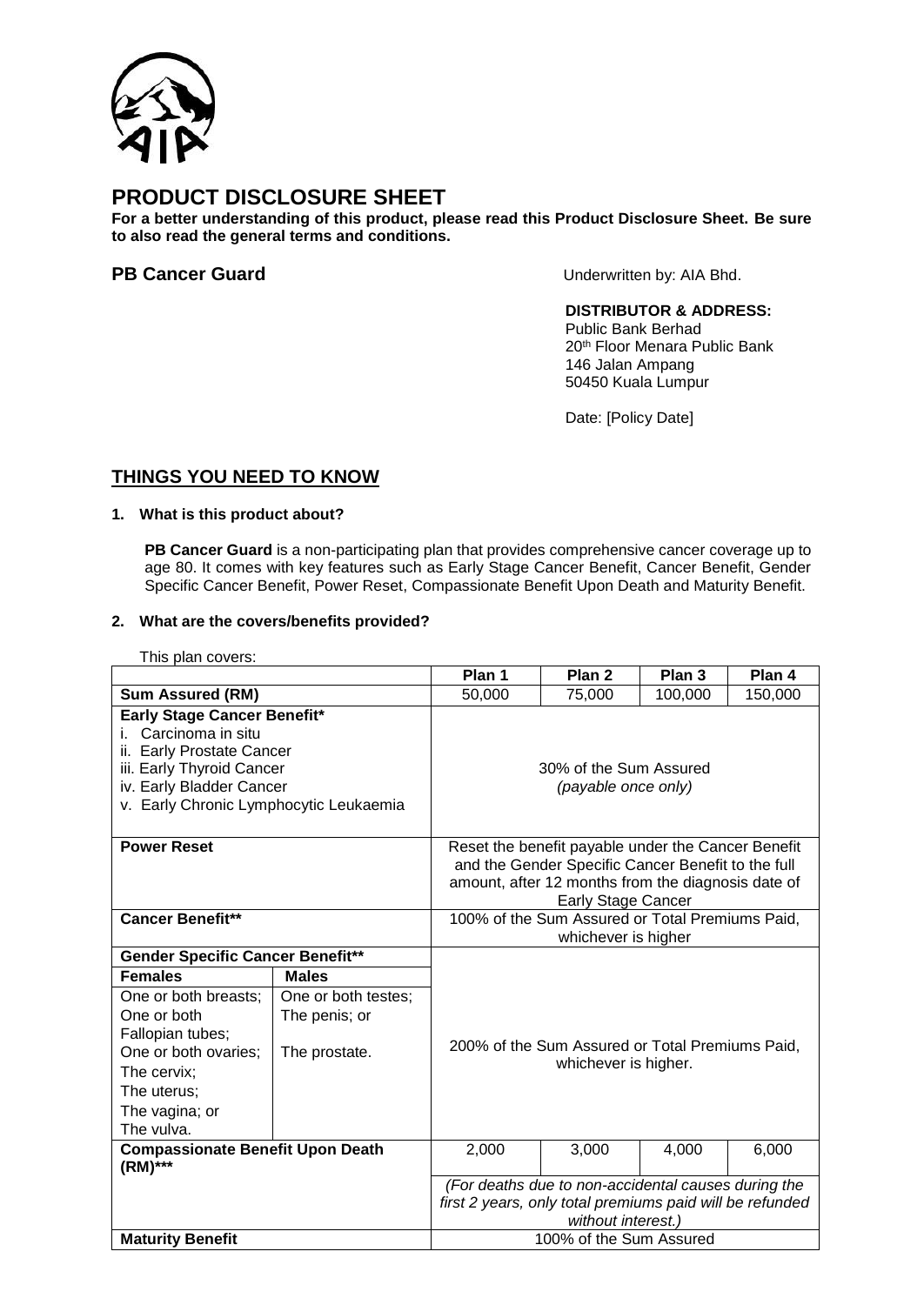Note:

\*Amount payable under Early Stage Cancer Benefit shall reduce the Cancer Benefit and Gender Specific Cancer Benefit by the same amount.

**\*\*** If Cancer or Gender Specific Cancer is diagnosed within 12 months from the diagnosis date of Early Stage Cancer, the above mentioned benefit payout shall be subject to the deduction of the payout for Early Stage Cancer Benefit. If claim is made on Cancer Benefit and Gender Specific Cancer Benefit at the same time, only one claim shall be payable, whichever is highest claim, admitted by AIA Bhd..

\*\*\* In the event the cash value is higher than the amount stated above, the cash value shall be payable instead.

## **3. How much premium do I have to pay?**

The total amount that you have to pay is RM <xx.xx> <monthly>, based on your selected plan, entry age, and gender.

Premium paying duration: until age eighty (80) of the insured.

This premium is level throughout the policy term.

Premium rates are non-guaranteed and AIA Bhd. reserves the right to revise the premium rates upon policy renewal. AIA Bhd. will give 3 months prior notice in writing if such revision takes place.

### **4. What are the fees and charges that I have to pay?**

The table below shows the commission that you will need to bear, which has already been included into your premium payable:

| <b>Policy Year</b> | Commission (%) |  |  |
|--------------------|----------------|--|--|
|                    | 10             |  |  |
| 2                  | 10             |  |  |
| 3                  | 10             |  |  |
|                    | 5              |  |  |
| 5                  | 5              |  |  |
| 6                  | 5              |  |  |
|                    | 5              |  |  |
| 8                  | 5              |  |  |
| 9                  | 5              |  |  |
|                    | 5              |  |  |

The commission payable based on initial premium amount is RM<xx.xx>. Please note that the commission payable will vary according to the premium amount. If you are paying monthly mode, the amount of annual commission payable is: (monthly premium x commission % according to policy year x 12 months)

#### **5. What are some of the key terms and conditions that I should be aware of?**

- (a) **Importance of disclosure** You must disclose all material facts such as your medical condition, and state your age correctly.
- (b) **Free-look period** You may cancel your policy by giving a written notice to AIA Bhd.. The notice must be signed by you and received directly by AIA Bhd. within fifteen (15) days after you have received the policy. The premiums that you have paid (less any medical fee incurred) will be refunded to you.
- (c) **Grace period** A grace period of thirty-one (31) days from the due date for payment of each subsequent premium. If any premium remains unpaid at the end of this grace period, the policy may lapse, subject to the cash value of the policy.
- (d) **Waiting period -** The coverage for benefits under your policy starts after the completion of the waiting period from the Policy Issue Date or Commencement Date, whichever is later.

#### **Cancer Benefit**

• Waiting period of sixty (60) days for Cancer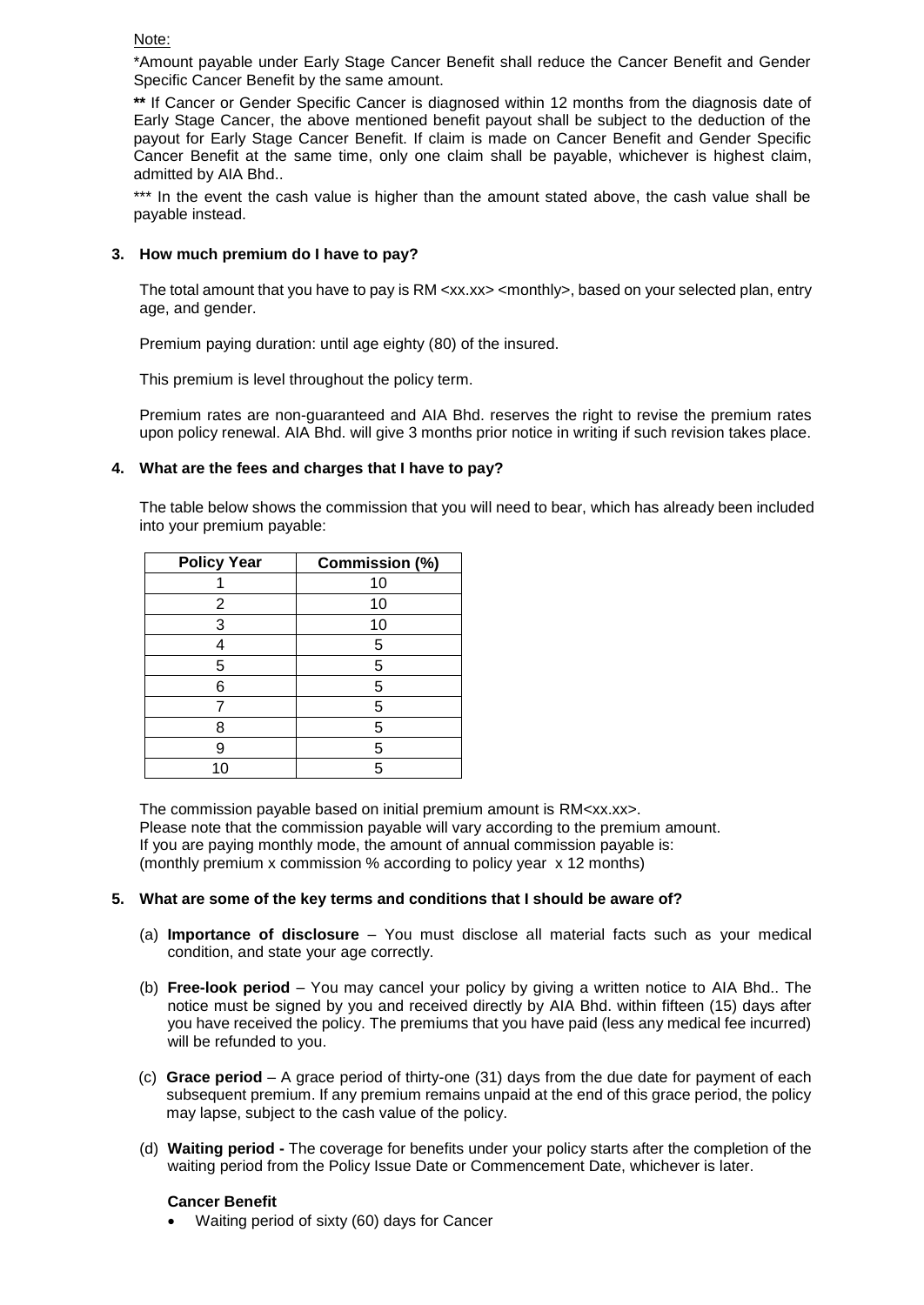# **Early Stage Cancer Benefit**

• Waiting period of sixty (60) days for Early Stage Cancer

#### **Gender Specific Cancer Benefit**

- Waiting period of sixty (60) days for Gender Specific Cancer
- (e) **Cash surrender value** –- You may surrender your policy any time after the first two (2) policy years for a cash surrender value that is guaranteed. There will not be any cash surrender value until you have paid the premiums for two (2) years. You should note that upon early surrender, your cash surrender value may be less than the total premium paid.
- (f) It may not be advantageous to switch from one insurance plan to another, as you may be subject to new underwriting requirements, full waiting period and any applicable period for the exclusion of specified illnesses/pre-existing conditions of the new insurance policy.
- (g) Please keep a copy of the credit card statement or bank statement as proof of payment.
- (h) **Applicable Government Tax** The premiums paid by business organisations are subject to the applicable tax imposed by the Government of Malaysia at the prevailing rate.

#### *Note:*

*This list is non-exhaustive. Please refer to the policy contract for the terms and conditions under this policy.*

### **6. What are the major exclusions under this policy?**

### **Exclusions for Compassionate Benefit Upon Death:**

1. If the insured, whether sane or insane, commits suicide within 1 year from the Issue Date or Commencement date, whichever is later, AIA Bhd.'s liability shall be limited to the refund of premiums paid without interest. In the case of reinstatement, such refund of premium shall be calculated from the Commencement date.

#### **Exclusions for Early Stage Cancer Benefit, Cancer Benefit and Gender Specific Cancer Benefit:**

- 1. Any illness other than Early Stage Cancer, Cancer or Gender Specific Cancer as defined in this policy;
- 2. Early Stage Cancer, Cancer or Gender Specific Cancer for which the signs or symptoms first occurred within 60 days from the Issue Date or Commencement Date of this policy, whichever is later;
- 3. Early Stage Cancer, Cancer or Gender Specific Cancer arises directly or indirectly from a Pre-Existing Condition as defined, which existed prior to the Issue Date or Commencement Date of this policy, whichever is later;
- 4. Early Stage Cancer, Cancer or Gender Specific Cancer was diagnosed due, directly or indirectly, to a congenital defect or disease, which was manifested or was diagnosed before the Insured attains seventeen (17) years of age;
- 5. Early Stage Cancer, Cancer or Gender Specific Cancer which was caused by a self-inflicted injury;
- 6. The diagnosis of Cancer or Early Stage Cancer or Gender Specific Cancer was directly or indirectly due to an Acquired Immune Deficiency Syndrome (AIDS) or infection by any Human Immunodeficiency Virus (HIV) ; or
- 7. Early Stage Cancer, Cancer or Gender Specific Cancer resulting directly from alcohol or drug abuse.

#### *Note:*

*This list is non-exhaustive. Please refer to the policy contract for the full list of exclusions under this policy.*

# **7. Can I cancel my policy?**

You may cancel your Policy by giving a written notice to AIA Bhd.. However, buying a life policy is a long-term financial commitment. If you do not pay your premiums within the grace period, your policy may lapse unless your policy has acquired cash value. The amount that AIA Bhd. will pay you when you cancel the policy before maturity of the policy may be much less than the total amount of premium that you have paid.